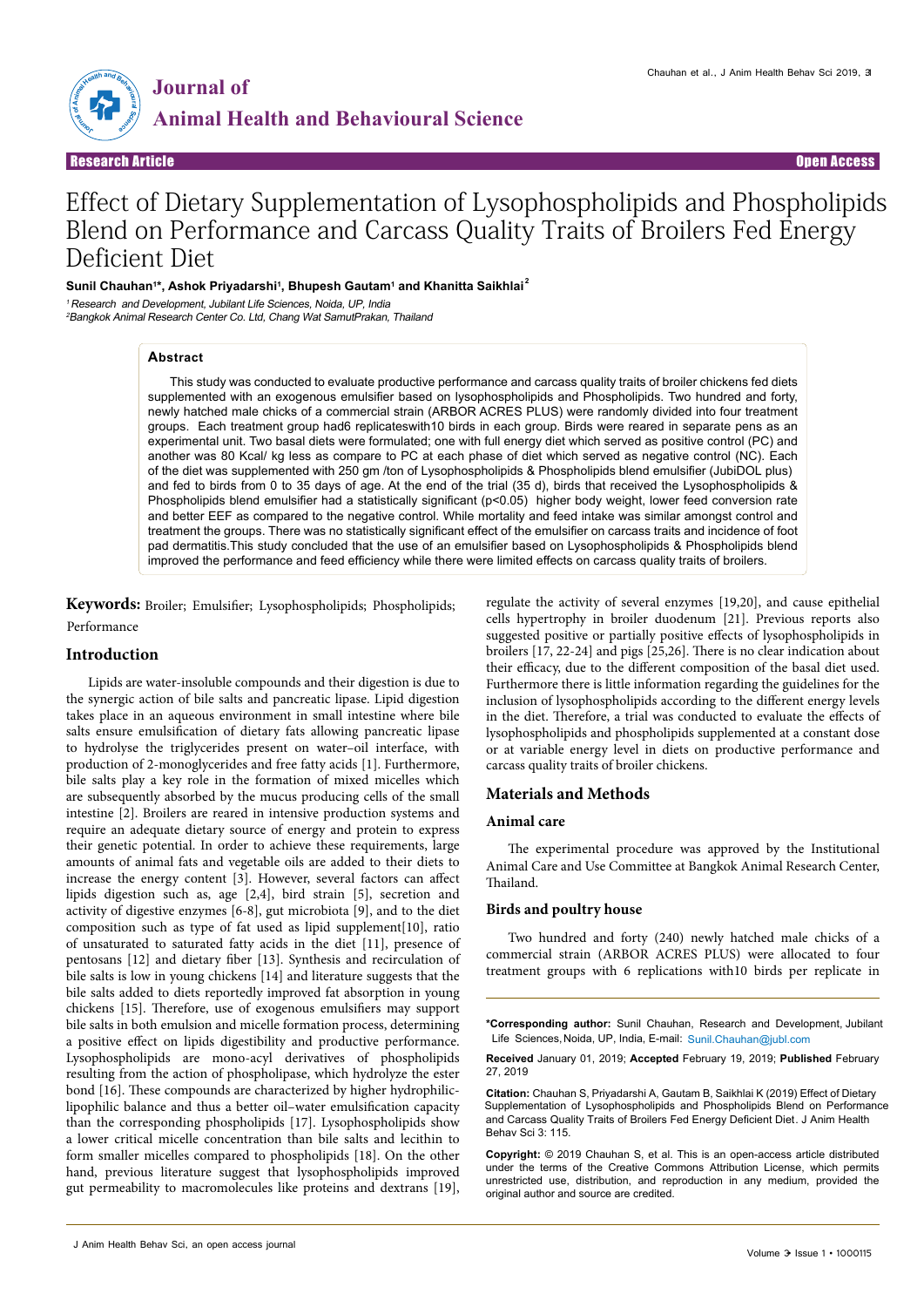**Citation:** Chauhan S, Priyadarshi A, Gautam B, Saikhlai K (2019) Effect of Dietary Supplementation of Lysophospholipids and Phospholipids Blend on Performance and Carcass Quality Traits of Broilers Fed Energy Deficient Diet. J Anim Health Behav Sci 3: 115.

individual pen. The experiment was conducted in a tunnel ventilated shed with evaporative cooling system. Shed had a solid-concrete-floor and rice hull was used as bedding material for birds. Birds had adlib access to feed and water. Three phases feeding, 0-10, 10-24 and 24-35 days protocol was adopted. Two basal diets were formulated, one with full energy (2950, 3050, 3150 Kcal/Kg) at each phase in diet which served as positive control (PC) and another was 80 Kcal/ kg less (2870, 2970, 3070 Kcal/Kg) as compare to PC, at each phase of diet and served as negative control (NC). The details of 4 different dietary treatments are given in Table 1. The above diets were supplemented with 250 gm/ ton of Lysophospholipids & Phospholipids blend emulsifier (JubiDOL plus, Jubilant life sciences, Noida, India) in the respective treatments. By adding blend emulsifier, it is proposed, that there will be 2.5-3% improvement in digestibility of oil. Thus corresponding reduction of 80 Kcal (2.6% ) was taken as negative control. The details of phase wise composition of ration offered to different treatment groups are presented in Table 2.

#### **Productive performance**

At housing and at the end of each feeding phase (10, 24 and 35d), weight of all birds from each pen and the weight of residual feed was recorded. Daily mortality was also recorded during the trial. Feed conversion rate, cumulative feed conversion rate and European Efficiency Index were calculated.

# **Carcass traits**

At 35 days of age, 4 birds per pen with body weight close to the pen mean were slaughtered for carcass characteristic evaluation (live weight, carcass weight, breast meat, thigh, drumstick, wing & abdominal fat) and internal organ measurements (weight of liver, gizzard, heart and spleen). Foot pad dermatitis was also measured by scoring (foot pad score; 0=good no lesion, 1=Mild lesion, 2=Severe lesion) as suggested by earlier [27].

#### **Statistical analysis**

Data was analysed with ANOVA of variance as a 2 x 2 factoriel in randomise complète block design. Pen means were used as the experimental unit for the analysis. Differences among treatments were tested for significance by using the Duncan's multiple range tests at 5% significance level. Statistical software IBM, SPSS version 20.0 was used for statistical studies.

#### **Results**

The birds remained healthy and consumed their daily feed throughout the experiment. In this experiment, mortality percentage was very low in all the experimental groups and no significant difference among the groups was noted. The data of performance of broilers from different treatment groups is presented in Table 3. There was steady weight gain in broilers from all the treatment groups. Birds that received feed supplemented with lysophospholipids and phospholipids blend had significantly higher live weight and weight gain (p=< .05) compared to the positive control group. However the group that did not receive emulsifier in the diet but received full energy was comparable with the

| <b>Groups</b> | Energy           | <b>Emulsifier in diet</b> |
|---------------|------------------|---------------------------|
|               | Positive control | Not supplemented          |
|               | Negative control | Not supplemented          |
|               | Positive control | Supplemented (250 g/ton)  |
|               | Negative control | Supplemented (250 g/ton)  |

**Table 1:** Details of the different dietary treatments.

| Ingredient                |       | Starter (0-<br>10 d) |       | Grower (10-<br>24 d)    |              | Finisher (24-<br>35 d) |  |
|---------------------------|-------|----------------------|-------|-------------------------|--------------|------------------------|--|
|                           | PC    | <b>NC</b>            | PC    | <b>NC</b>               | PC           | <b>NC</b>              |  |
| Corn 8.0% lot.170108      | 49    | 50.97                | 50.6  | 52.57                   | 53.03        | 54.99                  |  |
| Soybean meal (dh) 48.5%   | 35.16 | 34.82                | 31.19 | 30.86                   | 25.88        | 25.55                  |  |
| <b>DDGS 27%</b>           | 4     | 4                    | 5     | 5                       | 6            | 6                      |  |
| Rice bran.full fat 13%    | 3     | 3                    | 4     | $\overline{\mathbf{4}}$ | 5            | 5                      |  |
| Palm oil (8300)           | 3.44  | 1.8                  | 4.63  | 2.99                    | 5.83         | 4.19                   |  |
| MDCP 16.8/21.3 lot.161217 | 2.186 | 2.182                | 1.918 | 1.913                   | 1.686        | 1.681                  |  |
| Limestone 39.9% Ca        | 1.109 | 1.112                | 1.021 | 1.023                   | 0.953        | 0.956                  |  |
| Pellet binder (Pelex Dry) | 0.3   | 0.3                  | 0.3   | 0.3                     | 0.3          | 0.3                    |  |
| <b>DL-Methionine</b>      | 0.324 | 0.321                | 0.272 | 0.269                   | 0.244        | 0.241                  |  |
| L-Lysine HCL              | 0.285 | 0.291                | 0.238 | 0.243                   | 0.246        | 0.252                  |  |
| L-Threonine               | 0.14  | 0.14                 | 0.097 | 0.097                   | 0.084        | 0.084                  |  |
| Salt                      | 0.085 | 0.081                | 0.215 | 0.212                   | 0.208        | 0.205                  |  |
| Sodium Bicarbonate        | 0.643 | 0.647                | 0.189 | 0.193                   | 0.193        | 0.115                  |  |
| Vit/Min premix            | 0.2   | 0.2                  | 0.2   | 0.2                     | 0.2          | 0.2                    |  |
| Choline chloride 60%      | 0.087 | 0.087                | 0.084 | 0.084                   | 0.098        | 0.098                  |  |
| Salinomycin (Sacox)       | 0.05  | 0.05                 | 0.05  | 0.05                    | 0.05         | 0.05                   |  |
| Total                     | 100   | 100                  | 100   | 100                     | 100          | 100                    |  |
|                           | Unit  |                      |       |                         |              |                        |  |
| Weight                    | 1     | 1                    | 1     | $\mathbf{1}$            | $\mathbf{1}$ | 1                      |  |
| Dry matter                | 88.19 | 87.97                | 88.28 | 88.05                   | 88.41        | 88.19                  |  |
| ME for poultry            | 2950  | 2870                 | 3050  | 2970                    | 3150         | 3070                   |  |
| Crude protein             | 23    | 23                   | 21.5  | 21.5                    | 19.5         | 19.5                   |  |
| Crude fat                 | 6.57  | 5.02                 | 8     | 6.44                    | 9.45         | 7.89                   |  |
| Linoleic acid             | 1.79  | 1.65                 | 1.99  | 1.85                    | 2.21         | 2.07                   |  |
| Crude fiber               | 2.93  | 2.96                 | 2.95  | 2.98                    | 2.94         | 2.97                   |  |

**Table 2:** Details of feed composition of two main treatment groups.

emulsifier supplemented groups. Cumulative feed consumption was similar across the dietary treatment groups that received emulsifier in diet and received full energy in the diet. However, the in a group of broilers that received energy deficient diet without supplementation of emulsifier in a diet had low feed consumption. When FCR was compared, the results were similar to the body weight gain. FCR was did not differ significantly between treated and positive control group; while FCR was significantly lower (p<0.0001) as compared to the group that received energy deficit diet and without supplementation of emulsifier in a diet. As European Efficiency Index (EEF) is overall index of performance of broilers, EEF was calculated for all treatment groups and we observed that EEF of emulsifier supplemented group is far better than non-supplemented groups especially when compared with energy deficient and with supplementation group.

Supplementation of lysophospholipids and phospholipids blend in diet and energy levels in diet did not affect the gross carcass traits (Table 4). Mean values of different treatment groups did not differ significantly with other. The abdominal fat deposition and mean foot pad lesions score was better in both emulsifiers supplemented groups as compare to non-supplemented groups. Effect of emulsifier supplementation on internal organ weight was studied and data is presented in Table 5. The addition of emulsifier has no significant effect on organ weight (g/kg BW) of gizzard, heart and spleen. The liver weight (g/kg BW) of both emulsifier supplemented group was significantly (P<0.05) higher as compare to non-supplemented groups.

#### **Discussion**

Previous research suggested that the supplementation of emulsifier enhanced the utilization of dietary fat [25, 28] and improved live weight gain and feed conversion in pigs. Conforming to the postulation, this

Page 2 of 6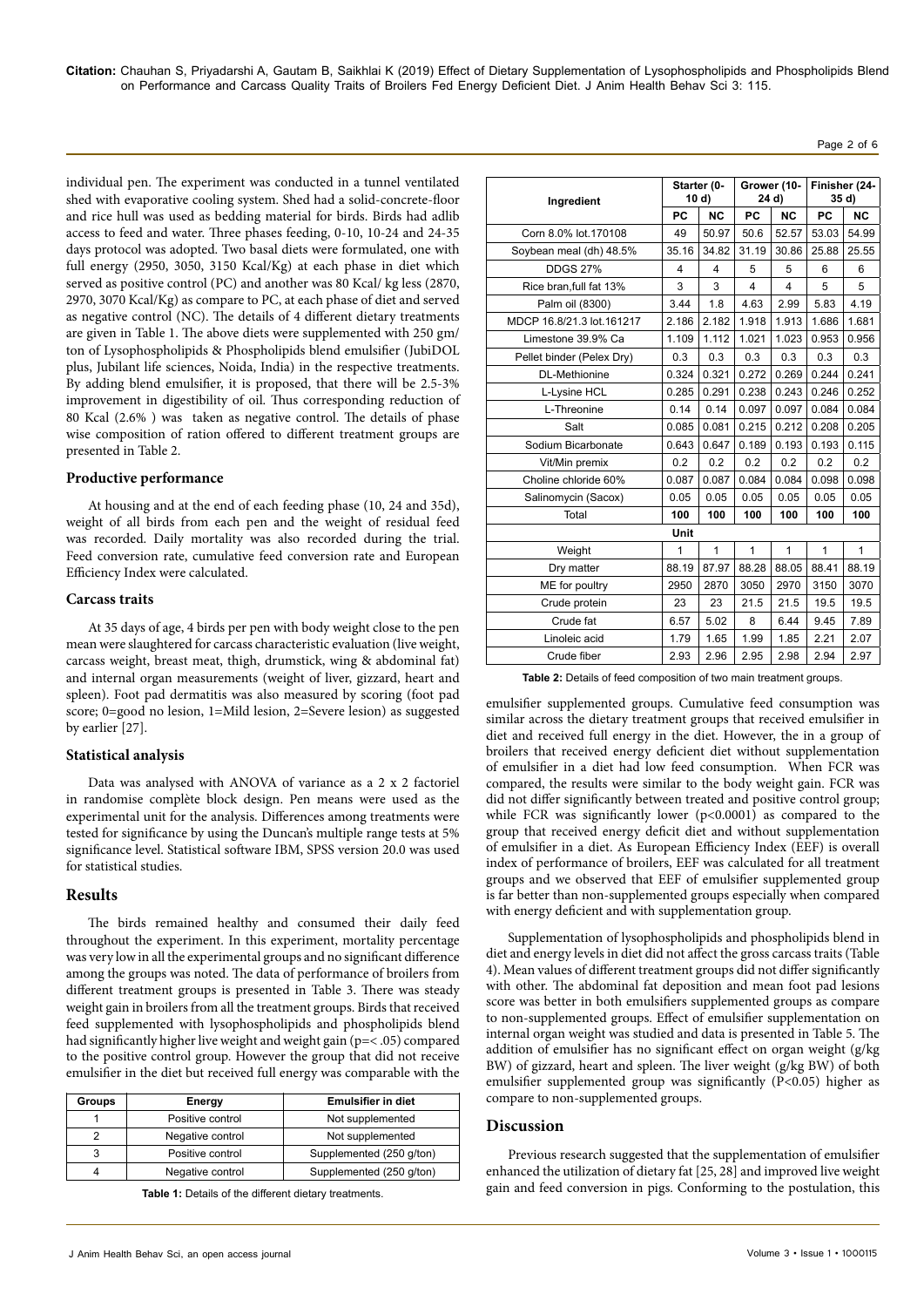**Citation:** Chauhan S, Priyadarshi A, Gautam B, Saikhlai K (2019) Effect of Dietary Supplementation of Lysophospholipids and Phospholipids Blend on Performance and Carcass Quality Traits of Broilers Fed Energy Deficient Diet. J Anim Health Behav Sci 3: 115.

Page 3 of 6

| <b>Treatment</b> |             | <b>Initial body</b>      | Final weight      | Body weight Feed intake |                   | <b>FCR</b> | <b>EEF</b>           | Livability (%)       |        |  |  |
|------------------|-------------|--------------------------|-------------------|-------------------------|-------------------|------------|----------------------|----------------------|--------|--|--|
| Group            | <b>Diet</b> | <b>Emulsifier</b>        | weight (g)        | gain (g)                | gain (g)          | (g)        |                      |                      |        |  |  |
| 0-10 days of age |             |                          |                   |                         |                   |            |                      |                      |        |  |  |
| $\mathbf{1}$     | PC          | $\overline{a}$           | 41                | 257 <sup>a</sup>        | 216 <sup>a</sup>  | 245        | 1.132 <sup>b</sup>   | 227.36 <sup>a</sup>  | 100    |  |  |
| $\overline{2}$   | NC.         | $\overline{\phantom{a}}$ | 41                | 243 <sup>b</sup>        | 202 <sup>b</sup>  | 243        | 1.201a               | 199.14 <sup>b</sup>  | 98.33  |  |  |
| 3                | PC          | $\ddot{}$                | 41                | 263a                    | 222a              | 252        | 1.136 <sup>b</sup>   | 227.53 <sup>a</sup>  | 98.33  |  |  |
| 4                | NC          | $+$                      | 41                | 258 <sup>a</sup>        | 216 <sup>a</sup>  | 246        | 1.138 <sup>b</sup>   | 222.64 <sup>a</sup>  | 98.33  |  |  |
|                  |             | Pooled SEM               |                   | 3.494                   | 3.48              | 4.991      | 0.007                | 0.013                | 1.179  |  |  |
|                  |             | CV%                      |                   | 3.33                    | 3.94              | 4.97       | 1.45                 | 2.69                 | 2.91   |  |  |
|                  |             | Source                   | df                |                         |                   |            | p-value              |                      |        |  |  |
|                  |             | Treatment diet           | $\overline{7}$    | 0.0007                  | 0.0007            | 0.0663     | < 0.0001             | < 0.0001             | 0.774  |  |  |
|                  |             | Emulsifier (A)           | 3                 | 0.0018                  | 0.0017            | 0.0598     | < 0.0001             | 7E-04                | 0.5782 |  |  |
|                  |             | Diet (B)                 | $\mathbf{1}$      | 0.8018                  | 0.8271            | 0.2551     | < 0.0001             | 0.002                | 0.3242 |  |  |
|                  |             | $A \times B$             | 3                 | 0.005                   | 0.0051            | 0.1641     | < 0.0001             | 0.002                | 0.8013 |  |  |
|                  |             |                          |                   |                         | 11-24 days of age |            |                      |                      |        |  |  |
| $\mathbf{1}$     | PC          | $\blacksquare$           | 257 <sup>a</sup>  | 1317 <sup>a</sup>       | 1060              | 1328       | 1.253                | 738.6                | 98.33  |  |  |
| $\overline{2}$   | <b>NC</b>   | $\overline{a}$           | 243 <sup>b</sup>  | 1276 <sup>b</sup>       | 1036              | 1327       | 1.283                | 700.3                | 98.33  |  |  |
| 3                | PC          | $\ddot{}$                | $263^{\circ}$     | 1309 <sup>a</sup>       | 1046              | 1322       | 1.263                | 728.3                | 98.33  |  |  |
| $\overline{4}$   | NC.         | $\ddot{}$                | 258 <sup>a</sup>  | 1308 <sup>a</sup>       | 1051              | 1328       | 1.265                | 725.4                | 98.15  |  |  |
|                  |             | Pooled SEM               |                   | 3.494                   | 11.776            | 10.883     | 16.707               | 0.013                | 0.015  |  |  |
|                  |             | <b>CV %</b>              |                   | 3.33                    | 2.21              | 2.54       | 3.1                  | 2.45                 | 2.95   |  |  |
|                  |             | Source                   | df                | p-value                 |                   |            |                      |                      |        |  |  |
|                  |             | Treatment diet           | $\overline{7}$    | 0.0007                  | 0.0417            | 0.4115     | 0.4306               | 0.356                | 0.5777 |  |  |
|                  |             | Emulsifier (A)           | 3                 | 0.0018                  | 0.0665            | 0.3768     | 0.1947               | 0.262                | 0.5774 |  |  |
|                  |             | Diet (B)                 | $\mathbf{1}$      | 0.8018                  | 0.781             | 0.8804     | 0.2848               | 0.124                | 0.2259 |  |  |
|                  |             | $A \times B$             | 3                 | 0.005                   | 0.0471            | 0.2613     | 0.7917               | 0.709                | 0.5367 |  |  |
|                  |             |                          |                   |                         | 25-35 days of age |            |                      |                      |        |  |  |
| $\mathbf{1}$     | PC          | $\blacksquare$           | 1317 <sup>a</sup> | 2468 <sup>b</sup>       | $1151^b$          | 1815       | $1.578^b$            | $1423.11^{b}$        | 100    |  |  |
| $\overline{2}$   | <b>NC</b>   |                          | 1276 <sup>b</sup> | 2370 <sup>c</sup>       | $1094^\circ$      | 1803       | 1.650 <sup>a</sup>   | 1306.31              | 100    |  |  |
| 3                | PC          | $\ddot{}$                | 1309 <sup>a</sup> | 2464 <sup>b</sup>       | $1155^b$          | 1798       | $1.557$ <sup>b</sup> | 1438.92 <sup>b</sup> | 100    |  |  |
| 4                | NC          | $+$                      | 1308 <sup>a</sup> | $2511^a$                | 1202 <sup>a</sup> | 1845       | $1.534^{b}$          | 1487.98 <sup>ª</sup> | 100    |  |  |
|                  |             | Pooled SEM               |                   | 11.776                  | 24.425            | 20.681     | 30.595               | 0.014                | 0.014  |  |  |
|                  |             | CV%                      |                   | 2.21                    | 2.44              | 4.44       | 4.16                 | 2.111                | 2.111  |  |  |
|                  |             | Source                   | df                |                         |                   |            | p-value              |                      |        |  |  |
|                  |             | Treatment diet           | $\overline{7}$    | 0.0007                  | 0.0417            | 0.4115     | 0.4306               | 0.356                | 0.5777 |  |  |
|                  |             | Emulsifier (A)           | 3                 | 0.0018                  | 0.0665            | 0.3768     | 0.1947               | 0.262                | 0.5774 |  |  |
|                  |             | Diet (B)                 | $\mathbf{1}$      | 0.8018                  | 0.781             | 0.8804     | 0.2848               | 0.124                | 0.2259 |  |  |
|                  |             | $A \times B$             | $\mathbf{3}$      | 0.005                   | 0.0471            | 0.2613     | 0.7917               | 0.709                | 0.5367 |  |  |
|                  |             |                          |                   |                         | 0-35 days of age  |            |                      |                      |        |  |  |
| $\mathbf{1}$     | PC          | L.                       | 41                | $2468^{\,\rm a}$        | 2427 $^{\circ}$   | 3387       | 1.395 <sup>b</sup>   | 497.1                | 98.33  |  |  |
| $\overline{2}$   | ΝC          | $\overline{\phantom{a}}$ | 41                | $2370^\circ$            | $2329^\circ$      | 3370       | $1.447$ <sup>a</sup> | 452.3                | 96.67  |  |  |
| 3                | PC          | $+$                      | 41                | 2464 <sup>ª</sup>       | 2423 <sup>a</sup> | 3369       | $1.391^{b}$          | 489                  | 96.67  |  |  |
| 4                | NC.         | $\ddot{}$                | 41                | 2511 <sup>a</sup>       | $2470^a$          | 3418       | $1.384^{b}$          | 500.6                | 96.67  |  |  |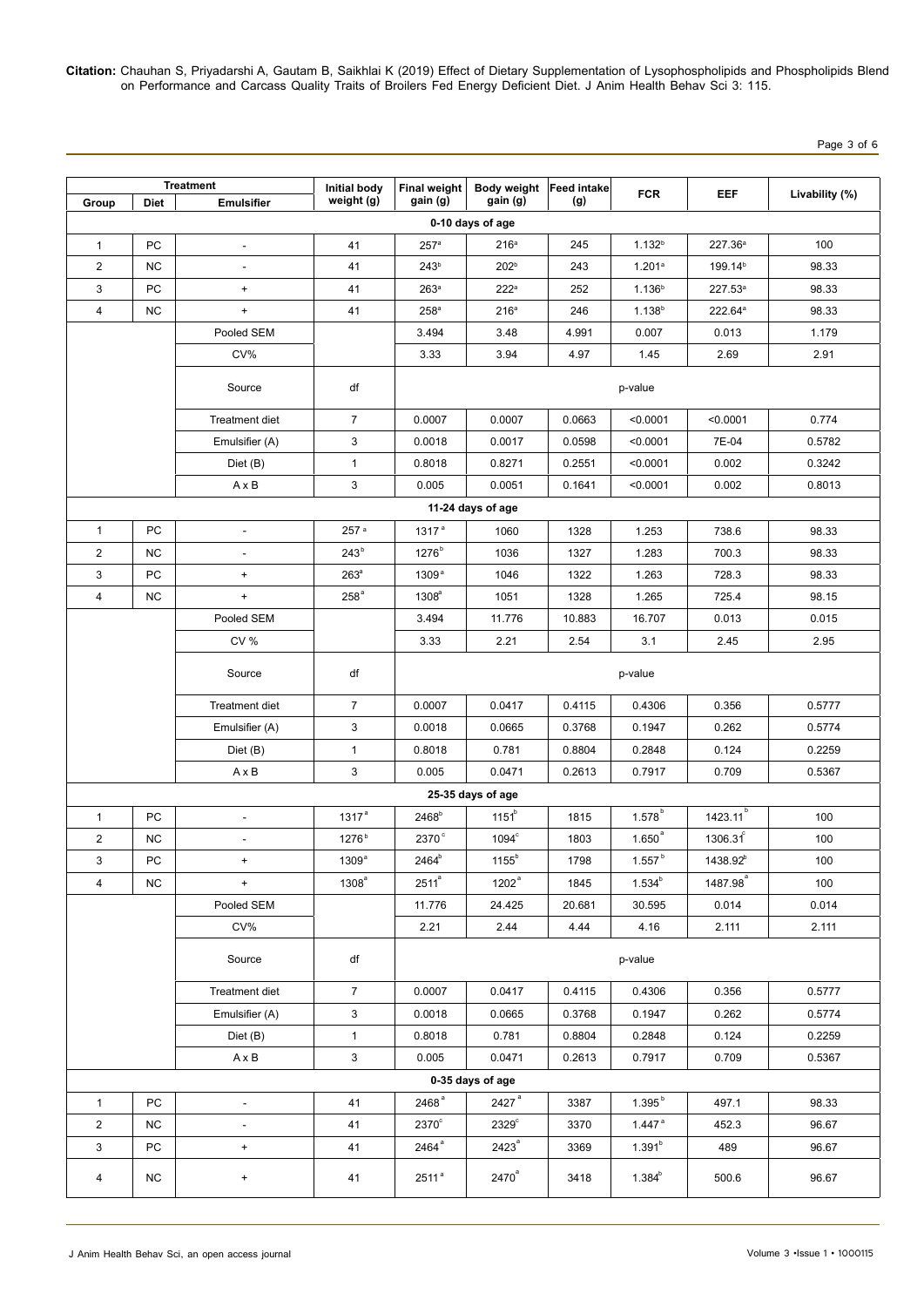**Citation:** Chauhan S, Priyadarshi A, Gautam B, Saikhlai K (2019) Effect of Dietary Supplementation of Lysophospholipids and Phospholipids Blend on Performance and Carcass Quality Traits of Broilers Fed Energy Deficient Diet. J Anim Health Behav Sci 3: 115.

Page 4 of 6

| Pooled SEM     |                                                                                                             | 24.425 | 24.451 | 40.708 | 0.009    | 0.01     | 2.51   |
|----------------|-------------------------------------------------------------------------------------------------------------|--------|--------|--------|----------|----------|--------|
| <b>CV %</b>    |                                                                                                             | 2.44   | 2.49   | 2.96   | 1.55     | 1.74     | 6.4    |
| Source         | df                                                                                                          |        |        |        | p-value  |          |        |
| Treatment diet | $\overline{7}$                                                                                              | 0.0035 | 0.0037 | 0.1561 | < 0.0001 | < 0.0001 | 0.9708 |
| Emulsifier (A) | 3                                                                                                           | 0.0609 | 0.0625 | 0.1093 | < 0.0001 | 3E-04    | 0.6874 |
| Diet (B)       |                                                                                                             | 0.4524 | 0.4543 | 0.3569 | 0.0046   | 0.011    | 0.8158 |
| $A \times B$   | 3                                                                                                           | 0.0021 | 0.0021 | 0.267  | 0.0116   | 0.011    | 0.9827 |
|                | Means within column with no common superscript differ significantly (p<0.05) with in that particular stage. |        |        |        |          |          |        |
|                | Feed conversion ratio uncorrected for mortality and culls.                                                  |        |        |        |          |          |        |
|                | European Efficiency Index = ((Body weight (kg) x Livability (%)) / (Age (d) x FCR)) x 100                   |        |        |        |          |          |        |

**Table 3:** The effect of various dietary supplementations on growth performance of broiler.

| Treatment                                                                              |             |                   |                         |                            |             |                          |               | Footpad                        |                      |
|----------------------------------------------------------------------------------------|-------------|-------------------|-------------------------|----------------------------|-------------|--------------------------|---------------|--------------------------------|----------------------|
| Group                                                                                  | <b>Diet</b> | <b>Emulsifier</b> | Dressing with hock' (%) | <b>Breast Meat"</b><br>(%) | Thigh"" (%) | Drum stick***<br>$(\% )$ | Wing"" $(\%)$ | <b>Abdominal fat</b><br>$(\%)$ | dermatitis<br>core"" |
|                                                                                        | PC          |                   | 75.77                   | 29.51                      | 19          | 13.07                    | 9.78          | 2.25                           | 0.11                 |
| 2                                                                                      | NC.         |                   | 75.73                   | 29.85                      | 19          | 13.49                    | 9.87          | 2.04                           | 0.11                 |
| 3                                                                                      | PC          | $+$               | 75.69                   | 30.15                      | 19.03       | 12.87                    | 9.53          | 2.03                           | 0.06                 |
| 4                                                                                      | <b>NC</b>   | $+$               | 76.14                   | 29.77                      | 18.83       | 12.99                    | 9.82          | 1.9                            | 0.08                 |
| Pooled SEM                                                                             |             | 0.22              | 0.381                   | 0.185                      | 0.176       | 0.092                    | 0.085         | 0.026                          |                      |
| $C.V\%$                                                                                |             | 0.71              | 3.13                    | 2.4                        | 3.29        | 2.31                     | 10.15         | 6.22                           |                      |
| df<br>Source                                                                           |             |                   | p-value                 |                            |             |                          |               |                                |                      |
| $\overline{7}$<br>Treatment diet                                                       |             |                   | 0.6389                  | 0.9118                     | 0.5482      | 0.3565                   | 0.1059        | 0.1905                         | 0.9014               |
| Emulsifier (A)                                                                         |             | 3                 | 0.5041                  | 0.8188                     | 0.6381      | 0.2323                   | 0.111         | 0.184                          | 0.5865               |
| Diet (B)                                                                               |             |                   | 0.2186                  | 0.8038                     | 0.4242      | 0.3858                   | 0.0328        | 0.0327                         | 0.4765               |
| AxB                                                                                    |             | 3                 | 0.747                   | 0.6577                     | 0.319       | 0.4384                   | 0.6535        | 0.8884                         | 0.9671               |
| ***Thigh, drumstick and wing with bone and abdominal fat as percent of carcass weight. |             |                   |                         |                            |             |                          |               |                                |                      |
| ****Foot pad score; 0=Good no lesion, 1=Mild lesion, 2=Severe lesion.                  |             |                   |                         |                            |             |                          |               |                                |                      |

Table 4: The effect of various dietary supplementations on carcass quality and footpad dermatitis of broiler at 35<sup>th</sup> day of age.

| <b>Treatment</b>                                                                   |                                                   |                   |                       |                   |                 |                  |  |  |
|------------------------------------------------------------------------------------|---------------------------------------------------|-------------------|-----------------------|-------------------|-----------------|------------------|--|--|
| Group                                                                              | <b>Diet</b>                                       | <b>Emulsifier</b> | Liver (g/kg BW)       | Gizzard (g/kg BW) | Heart (g/kg BW) | Spleen (g/kg BW) |  |  |
|                                                                                    | PC                                                | ٠                 | $21.11^{bc}$          | 12.11             | 4.49            | 0.87             |  |  |
| 2                                                                                  | NC                                                | ٠                 | 20.90                 | 12.01             | 4.6             | 0.86             |  |  |
| 3                                                                                  | <b>PC</b>                                         | $\ddot{}$         | 22.39 <sup>a</sup>    | 11.92             | 4.65            | 0.95             |  |  |
| 4                                                                                  | NC.                                               | $\ddot{}$         | $21.54$ <sup>ab</sup> | 11.49             | 4.56            | 1.03             |  |  |
| Pooled SEM                                                                         |                                                   |                   | 0.674                 | 0.386             | 0.141           | 0.068            |  |  |
| $C.V.$ %                                                                           |                                                   |                   | 7.43                  | 7.87              | 7.47            | 17.36            |  |  |
| df<br>Source<br>p-value                                                            |                                                   |                   |                       |                   |                 |                  |  |  |
|                                                                                    | 7<br>Treatment diet<br>0.0444<br>0.8925<br>0.3866 |                   | 0.0596                |                   |                 |                  |  |  |
|                                                                                    | 3<br>Emulsifier (A)                               |                   | 0.0072                | 0.6093            | 0.3381          | 0.163            |  |  |
| Diet (B)                                                                           |                                                   |                   |                       | 0.9171<br>0.845   |                 | 0.9863           |  |  |
| AxB                                                                                |                                                   | 3                 | 0.5209                | 0.8131            | 0.3072          | 0.0318           |  |  |
| a,b,c Means within column with no common superscript differ significantly (p<0.05) |                                                   |                   |                       |                   |                 |                  |  |  |

Table 5: The effect of various dietary supplementations on internal organs of broiler at 35<sup>th</sup> day of age.

trial suggested that there was a significant improvement in live weight of birds when fed with emulsifier supplemented feed. Improved feed efficiency in the emulsifier supplemented birds during the all three growing phases, possibility due to the positive effects of the emulsifier on digestion and absorption of fat as well as other nutrients. We recorded this positive effect of emulsifier when diet was compromised by 80 Kcal per kg of feed. The inclusion of an emulsifier in broiler diet is critical during the early growth phase [29] because lipase activity in chickens is at peak between 40 and 56 days of age [30]. Moreover, synthesis and recirculation of bile salts is at a much lower level in young chickens [14]. Addition of bile salts improved fat absorption in young chickens [15] and augmented productive performance in chickens and pigs [25,28,31]. The results of this study demonstrated the benefits of dietary supplementation of emulsifiers in grower phase (0-35 days of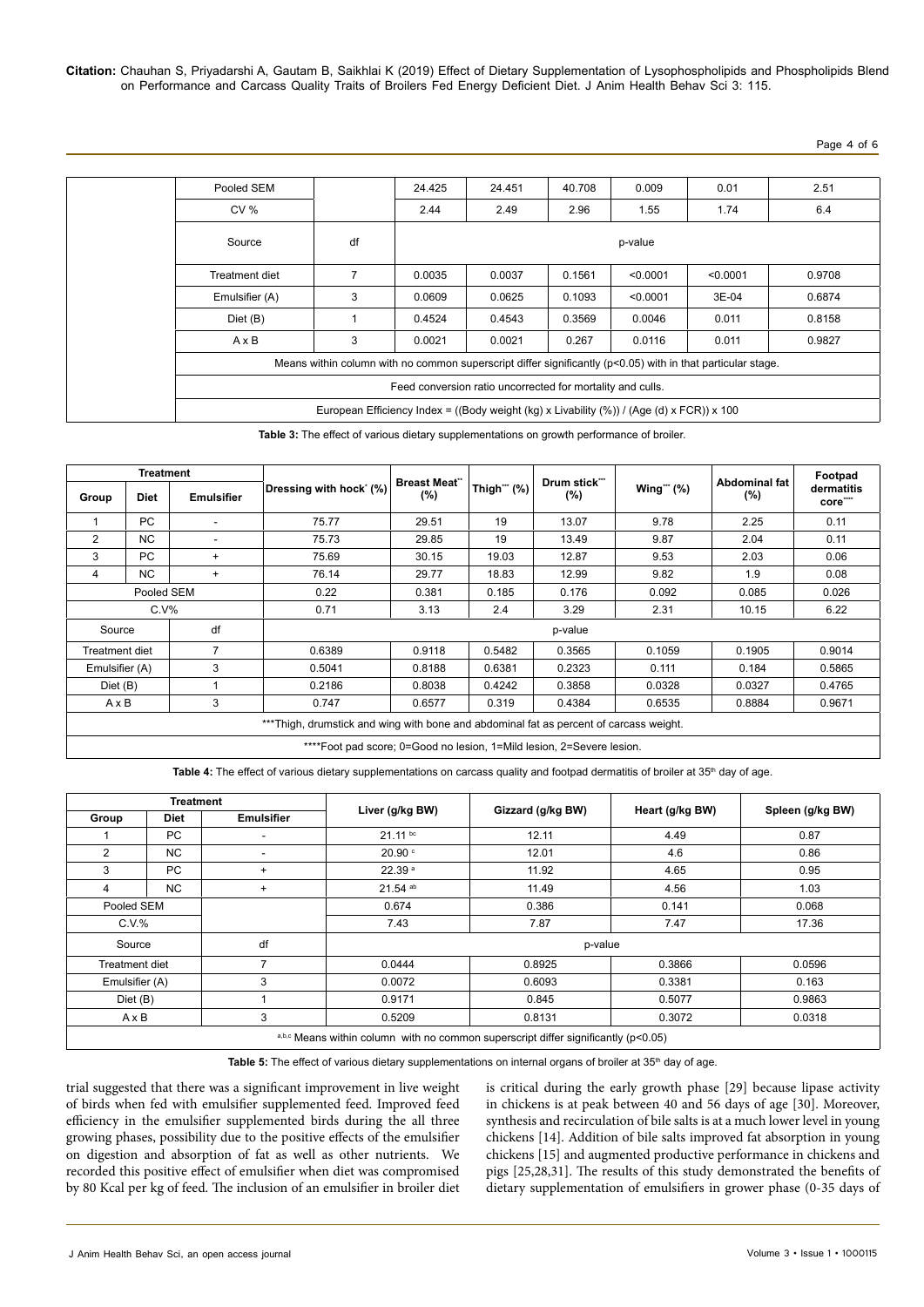age). The positive effect of emulsifiers on digestibility of nutrients and ultimately on performance is documented in broilers [32]. Our results are in agreement with previous findings [22]. This could be related to the better emulsifying ability of lysophospholipids by forming small liposomes that are absorbed with high efficiency [33].

During earlier experiments, the addition of lysophospholipids caused mortality in broilers [22]. On other hand, many studies reported no effect of feeding emulsifier on livability of broilers [32, 34]. In this study we did not observe significant effect of emulsifier feeding on carcass traits of the broilers. Similar findings were recorded in broilers after feeding graded levels of emulsifier in diets [32,34]. Although not significant, we found reduced deposition of abdominal fat in emulsifier supplemented groups which could be an indication of a better utilization of fat for energy requirement of a body. The foot pad lesion score was also reduced by supplementation of emulsifier in diet. Earlier, addition of emulsifier in the diet has been shown to reduce the pasty vent conditions in broilers [32]. Footpad lesions score is an indicator of litter condition or enteric infections in broilers. It is widely known that nitrogen and fat excretion tend to reduce litter quality and increase the incidence of footpad lesions. Although there was no significant reduction of foot pad lesions in treated group in this study, the use of an emulsifier may improve the retention of dietary fats, proteins and reduce the incidence of foot pad lesions, however, further studies are required to investigate this hypothesis.

#### **Conclusion**

In conclusion, lysophospholipids and phospholipids blend was effective emulsifiers for broiler chickens, when added at concentrations of 250 gm/ton of feed in low energy fed broilers. At this concentration the emulsifier significantly increased the live weight and improved feed conversion efficiency. However, the effects on carcass traits were not significant. The abdominal fat and incidence of foot pad lesion score was reduced. Results from this study suggested that the use of lysophospholipids and phospholipids blend could be the potential solution for improving production and feed efficiency of broiler chickens, when fed with energy deficient diets.

#### **Conflict of interest**

The authors report no conflicts of interest. The authors alone are responsible for the content and writing of this article.

#### **Acknowledgements**

The authors express their sincere thanks to Bangkok Animal Research Center, Thailand for providing facility to conduct experiment.

#### **References**

- 1. [Blanch A, Barroeta AC, Baucells MD, Serrano X, Puchal F \(1996\) Utilization of](https://www.sciencedirect.com/science/article/pii/0377840195009310) [different fats and oils by adult chickens as a source of energy, lipid and fatty](https://www.sciencedirect.com/science/article/pii/0377840195009310) [acids. Anim Feed Sci Technol 61: 335-342](https://www.sciencedirect.com/science/article/pii/0377840195009310).
- 2. [Choct M, Annison G \(1992\) The inhibition of nutrient digestion by wheat](https://www.ncbi.nlm.nih.gov/pubmed/1547198) [pentosans. Br J Nutr 67: 123-132.](https://www.ncbi.nlm.nih.gov/pubmed/1547198)
- 3. Dersjant L, Peisker M (2005) Soybean lecithin in animal nutrition: an unmatched additive. Kraft futter 88: 28-34.
- 4. [Dierick NA, Decuypere JA \(2004\) Influence of lipase and/or emulsifier addition](https://doi.org/10.1002/jsfa.1794) [on the ileal and faecal nutrient digestibility in growing pigs fed diets containing](https://doi.org/10.1002/jsfa.1794) [4% animal fat. J Sci Food Agric. 84: 1443-1450.](https://doi.org/10.1002/jsfa.1794)
- 5. [Ekstrand C, Carpenter TE, Andersson I, Algers B \(1998\) Prevalence and](https://doi.org/10.1080/00071669888845) [control of foot-pad dermatitis in broilers in Sweden. Br Poult Sci 39: 318-324.](https://doi.org/10.1080/00071669888845)
- 6. [Jansen M, Nuyens F, Buyse J, Leleu S, Van CL \(2015\) Interaction between](https://doi.org/10.3382/ps/pev181) [fat type and lysolecithin supplementation in broiler feeds. Poult Sci. 94: 2506-](https://doi.org/10.3382/ps/pev181) [2515.](https://doi.org/10.3382/ps/pev181)
- 7. [Jimenez ME, Gonz Alez-Alvarado JM, Gonz-alez-Serrano A, L-azaro R,](https://doi.org/10.3382/ps.2009-00179) [Mateos GG \(2009\) Effect of dietary fiber and fat on performance and digestive](https://doi.org/10.3382/ps.2009-00179)

[traits of broilers from one to twenty-one days of age. Poult Sci 88: 2562-2574.](https://doi.org/10.3382/ps.2009-00179)

Page 5 of 6

- 8. [Jones DB, Hancock JD, Harmon DL, Walker CE \(1992\) Effects of exogenous](https://www.ncbi.nlm.nih.gov/pubmed/1459909)  [emulsifiers and fat sources on nutrient digestibility, serum lipids, and growth](https://www.ncbi.nlm.nih.gov/pubmed/1459909)  [performance in weanling pigs. J Anim Sci 70: 3473-3482.](https://www.ncbi.nlm.nih.gov/pubmed/1459909)
- 9. [Joshi A, Paratkar SG, Thorat BN \(2006\) Modification of lecithin by physical,](https://doi.org/10.1002/ejlt.200600016)  [chemical and enzymatic methods. Eur J Lipid Sci Technol. 108: 363-373.](https://doi.org/10.1002/ejlt.200600016)
- 10. [Katongole JBD, March BE \(1980\) Fat utilization in relation to intestinal fatty acid](https://doi.org/10.3382/ps.0590819)  [binding protein and bile salts in chicks of different ages and different genetic](https://doi.org/10.3382/ps.0590819)  [sources. Poult Sci 59: 819-27.](https://doi.org/10.3382/ps.0590819)
- 11. [Ketels E, De Groote G \(1989\) Effect of ratio of unsaturated to saturated fatty](https://doi.org/10.3382/ps.0681506)  [acids of the dietary lipid fraction on utilization and metabolizable energy of](https://doi.org/10.3382/ps.0681506)  [added fats in young chicks. Poult Sci. 68: 1506-1512](https://doi.org/10.3382/ps.0681506)
- 12. [Krogdahl A \(1985\) Digestion and absorption of lipids in poultry. J Nutr. 115:](https://doi.org/10.1093/jn/115.5.675)  [675-85.3.](https://doi.org/10.1093/jn/115.5.675)
- 13. [Khonyoung D, Yamauchi K, Suzuki K \(2015\) Influence of dietary fat sources](https://www.journals.elsevierhealth.com/article/S1871-1413(15)00139-0/abstract)  [and lysolecithin on growth performance, visceral organ size, and histological](https://www.journals.elsevierhealth.com/article/S1871-1413(15)00139-0/abstract)  [intestinal alteration in broiler chickens. Livest Sci. 176: 111-120.](https://www.journals.elsevierhealth.com/article/S1871-1413(15)00139-0/abstract)
- 14. [Krogdahl A, Sell J \(1988\) Influence of age on lipase, amylase, and protease](https://doi.org/10.3382/ps.0681561)  [activities in pancreatic tissue and intestinal contents of young turkeys. Poult](https://doi.org/10.3382/ps.0681561)  [Sci 68: 1561-1568.](https://doi.org/10.3382/ps.0681561)
- 15. Leeson S, Summers JD (2001) Nutrition of the chicken. University Books, 4th ed. Ithaca, NY:ML Scott and Associates.
- 16. [Maisonnier S, Gomez J, Bree A, Berri C, Baeza E, et al. \(2003\) Effects o](https://doi.org/10.1093/ps/82.5.805)f [microflora status, dietary bile salts and guar gum on lipid digestibility, intestinal](https://doi.org/10.1093/ps/82.5.805)  [bile salts, and histomorphologyin broiler chickens. Poult Sci 82: 805-814.](https://doi.org/10.1093/ps/82.5.805)
- 17. [Melegy T, Khaled NF, El-Bana R, Abdellatif H \(2010\) Dietary fortification of a](https://academicjournals.org/article/article1380872607_Melegy%2520et%2520al.pdf)  [natural biosurfactant, lysolecithin in broiler. Afr J Agric Res. 5:2886-2892.](https://academicjournals.org/article/article1380872607_Melegy%2520et%2520al.pdf)
- 18. [Mine Y, Chiba K, Tada M \(1993\) Effect of phospholipids on conformational](https://pubs.acs.org/doi/abs/10.1021/jf00026a002)  [change and heat stability of ovalbumin. Circular dichroism and nuclear](https://pubs.acs.org/doi/abs/10.1021/jf00026a002)  [magnetic resonance studies. J Agric Food Chem. 41: 157-61.](https://pubs.acs.org/doi/abs/10.1021/jf00026a002)
- 19. [Nitsan Z, Ben-Avraham G, Zoref Z, Nir I \(1991\) Growth and development of the](https://doi.org/10.1080/00071669108417376)  [digestive organs and some enzymes in broiler chicks after hatching. Br Poult](https://doi.org/10.1080/00071669108417376)  [Sci. 32: 515-523.](https://doi.org/10.1080/00071669108417376)
- 20. [Nir I, Nitsan Z, Mahagna M \(1993\) Comparative growth and development of](https://doi.org/10.1080/00071669308417607)  [the digestive organs and of some enzymes in broiler and egg type chicks after](https://doi.org/10.1080/00071669308417607)  [hatching. Br Poult Sci. 34:523-532.](https://doi.org/10.1080/00071669308417607)
- 21. [Noy Y, Sklan D \(1995\) Digestion and absorption in the young chick. Poult Sci.](https://doi.org/10.3382/ps.0740366)  [74:366-373.](https://doi.org/10.3382/ps.0740366)
- 22. [Reynier MO, Lafont H, Crotte C, Sauve P, Gerolami A \(1985\) Intestinal](https://www.ncbi.nlm.nih.gov/pubmed/3990523)  [cholesterol uptake: comparison between mixed micelles containing lecithin or](https://www.ncbi.nlm.nih.gov/pubmed/3990523)  [lysolecithin. Lipids. 20:145-150.](https://www.ncbi.nlm.nih.gov/pubmed/3990523)
- 23. [Roy A, Haldar S, Mondal S, Ghosh TK \(2010\) Effects of supplemental](https://doi.org/10.4061/2010/262604)  [exogenous emulsifier on performance, nutrient metabolism, and serum lipid](https://doi.org/10.4061/2010/262604)  [profile in broiler chickens. Vet Med Int. Article ID 262604](https://doi.org/10.4061/2010/262604).
- 24. [Schwarzer K, Adams CA \(1996\) The influence of specific phospholipids as](https://doi.org/10.1002/lipi.19960980905)  [absorption enhancer in animal nutrition. Lipid/Fett. 98: 304-308](https://doi.org/10.1002/lipi.19960980905).
- 25. [Sell JL, Krogdahl A, Hanyu N \(1986\) Influence of age on utilization of](https://doi.org/10.3382/ps.0650546)  [supplemental fats by young turkeys.Poult Sci 65: 546-54.](https://doi.org/10.3382/ps.0650546)
- 26. [Serafin JA, Nesheim MC \(1150\) Influence of dietary heatlabile factors in](https://doi.org/10.1093/jn/100.7.786)  [soybean meal upon bile acid pools and turnover in the chick. J Nutr 100: 786-](https://doi.org/10.1093/jn/100.7.786) [96.](https://doi.org/10.1093/jn/100.7.786)
- 27. [Shier WT, Baldwin JH, Nilsen-Hamilton M, Hamilton RT, Thanassi NM \(1976\)](https://www.ncbi.nlm.nih.gov/pubmed/5726) [Regulation of guanylate and adenylate cyclase activities by lysolecithin. Proc](https://www.ncbi.nlm.nih.gov/pubmed/5726)  [Natl AcadSci USA 73: 1586-1590.](https://www.ncbi.nlm.nih.gov/pubmed/5726)
- 28. [Tancharoenrat P, Ravindran V, Zaefarian F, Ravindran G \(2013\) Influence of age](http://agris.fao.org/agris-search/search.do?recordID=US201400007804)  [on the apparent metabolisable energy and total tract apparent fat digestibility of](http://agris.fao.org/agris-search/search.do?recordID=US201400007804)  [different fat sources for broiler chickens. Anim Feed Sci Technol 186:186-192.](http://agris.fao.org/agris-search/search.do?recordID=US201400007804)
- 29. [Tancharoenrat P, Ravindran V, Zaefarian F, Ravindran G \(2014\) Digestion of](https://doi.org/10.3382/ps.2013-03344)  [fat and fatty acids along the gastrointestinal tract of broiler chickens. Poult Sci](https://doi.org/10.3382/ps.2013-03344)  [93: 371-379.](https://doi.org/10.3382/ps.2013-03344)
- 30. [Tagesson C, Franzen L, Dahl G, Westrom B \(1985\) Lysophosphatidylcholine](https://www.ncbi.nlm.nih.gov/pubmed/2579878)  [increases rat ileal permeability to macromolecules. Gut 26: 369-377.](https://www.ncbi.nlm.nih.gov/pubmed/2579878)